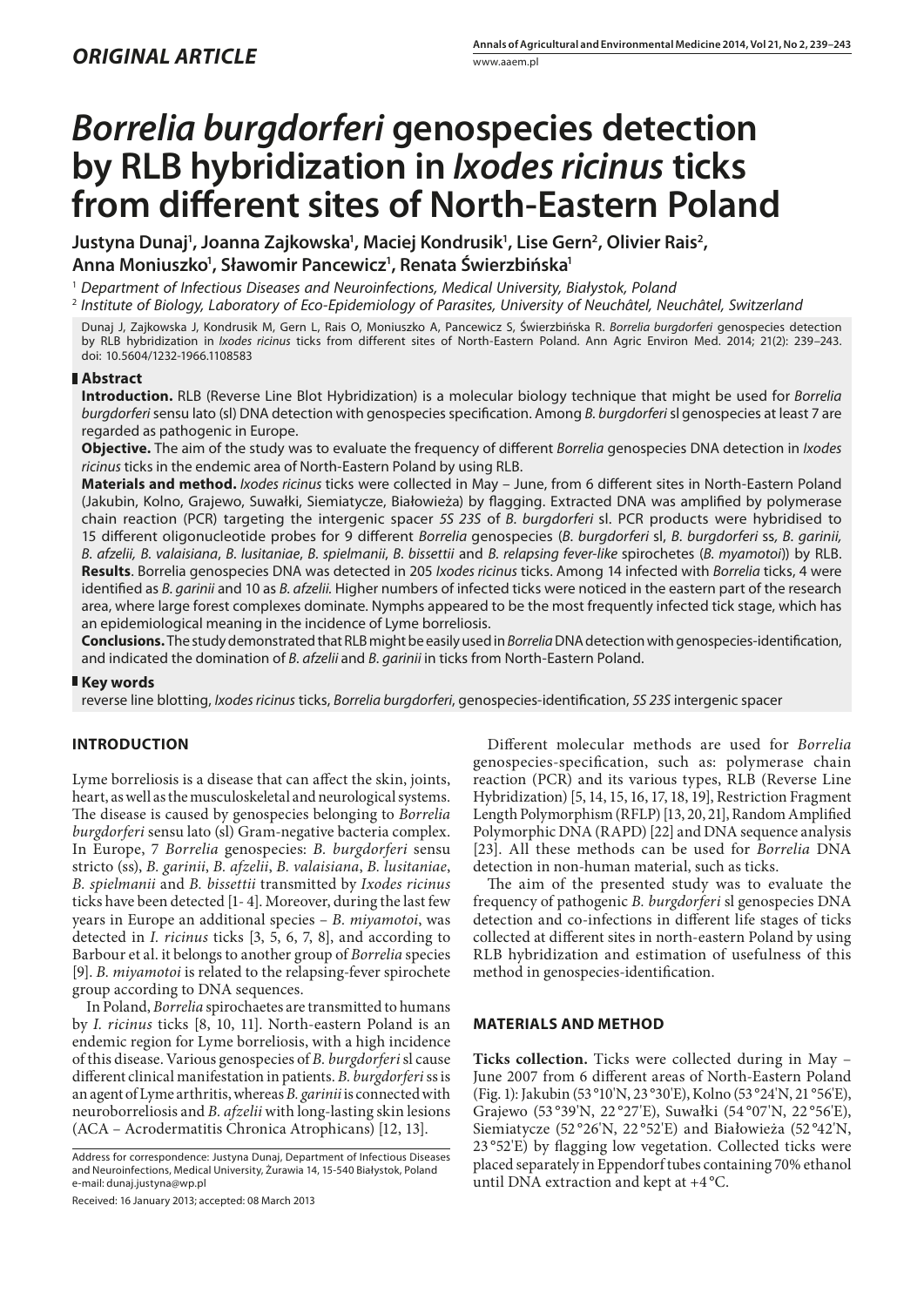Justyna Dunaj, Joanna Zajkowska, Maciej Kondrusik, Lise Gern, Olivier Rais, Anna Moniuszko et al. *Borrelia burgdorferi* genospecies detection by RLB hybridization…



**Figure 1.** Locality of study sites in North-Eastern Poland and indication of sites with number of infected ticks

**DNA** isolation. Before DNA extraction, ticks were washed in fresh 70% alcohol. Then, ticks were then incubated at 100 °C in 100  $\mu$ l of 0.7 M NH<sub>4</sub>OH for 15 minutes, cooled immediately, and boiled again for 15 minutes with open vials, as described in Morán Cadenas et al. [17]. Approximately 40 µl extracted DNA were obtained, cooled at room temperature and kept at –20 °C until PCR amplification.

**PCR amplification.** For PCR amplification, primers B5S-Bor (5`- biotin-GAG TTC GCG GGA GAG TAG GTT ATT-3`) and 23S-Bor (5`-TCA GGG TAC TTA GAT GGT TCA CTT-3`) targeting the intergenic spacer *5S 23S rDNA*  of *B. burgdorferi* were used [14]. A mixture (total volume

**Table 1.** RLB oligonucleotide sondes used in the research

50 µl) with 10 µl of extracted DNA, buffer  $\times$  10 containing 1.5 mM MgCl<sub>2</sub> (Qiagen, Switzerlad), 1  $\mu$ l 10 mM dNTPs, 1 µl 10 mM of each primer, and 0.15 1 µl (5U/µl) Taq DNA polymerase (Qiagen, Switzerland) was used. The PCR was processed as described by Morán Cadenas et al. [17] and Burri et al. [15] and conducted in a Whatman Biometra Tgradient Thermocycler 96 (Göttingen, Germany). The programme for amplification was as follows: initial denaturation at 94 °C for 3 min, 40 cycles (denaturation at 94 °C for 20s, annealing at 52 °C for 30s, extention at 72 °C for 30s), and final extention at 72 °C for 7 min. In all reactions positive controls (isolates of: *B. burgorferi* ss – strain B31, *B. garinii* – strain NE11 and *B. afzelii –* strain NE632) and negative controls (redistilled water replaced DNA isolates) were included. The size of amplification products for intergenic spacer *5S 23S* was approximately 410 base pairs.

**RLB hybridization.** For *Borrelia* genospecies identification by RLB, PCR products were hybridised to 15 different oligonucleotide probes (75 pmol and 100 pmol) as described in Gern et al. [1] for 9 different *Borrelia* genospecies (*B. burgdorferi* sl, *B. burgdorferi* ss*, B. garinii, B. afzelii, B. valaisiana*, *B. lusitaniae*, *B. spielmanii*, *B. bissettii* and *B. relapsing fever-like* spirochetes (*B. myamotoi*) [1] (Tab. 1 [1, 18, 19]). To avoid cross-reactivity more than one oligo probe for particular genospecies was used. For example, a GANE1 probe gives weak signal for some *B. burgdorferii ss*, LusiNE for *B. afzelii* or LusiNE1 for *B. garinii* [1]. All probes were blotted in lines on an activated Biodyne C membrane (Pall Europe Ltd., Portsmouth, UK) using a Miniblotter 45 (Immunetic, Cambridge, MA, USA). Hybridisation was visualized by incubating the membrane with enhanced chemiluminescence detection liquid (GE Healthcare, Otelfingen, Switzerland) and by exposing the membrane to X-ray film (Hyperfilm, GE Healthcare, Europe).

| Oligonucleotide sondes |                     | Sequences (5'-3')              | Borrelia burgdorferi genospecies (target)   | References                          |  |  |
|------------------------|---------------------|--------------------------------|---------------------------------------------|-------------------------------------|--|--|
|                        | <b>SL</b>           | CTTTGACCATATTTTTATCTTCCA       | B. burgdorferi sensu lato                   | Rijpkema et al. (1995) <sup>a</sup> |  |  |
|                        | SS                  | AACACCAATATTTAAAAAACATAA       | B. burgdorferi sensu stricto                | Rijpkema et al. (1995) <sup>a</sup> |  |  |
|                        | GA                  | AACATGAACATCTAAAAACATAAA       | B. garinii                                  | Rijpkema et al. (1995) <sup>a</sup> |  |  |
|                        | <b>GANE</b>         | CAAAAACATAAATATCTAAAAACATAA    | B. garinii                                  | Poupon et al. (2006) <sup>b</sup>   |  |  |
|                        | AF                  | AACATTTAAAAAATAAATTCAAGG       | B. afzelii                                  | Rijpkema et al. (1995) <sup>a</sup> |  |  |
|                        | VS4                 | <b>TATATCTTTTGTTCAATCCATGT</b> | B. valaisiana                               | Poupon et al. (2006) <sup>b</sup>   |  |  |
|                        | LusiNE (Lusi3)      | TCAAGATTTGAAGTATAAAATAAAA      | <b>B.</b> lusitaniae                        | Poupon et al. (2006) <sup>b</sup>   |  |  |
|                        | RFLNE or Miya2      | CTATCCATTGATCAATGC             | B. relapsing fever-like<br>B. myamotoi-like | Gern et al. $2010c$                 |  |  |
|                        | SpiNE2              | GAATGGTTTATTCAAATAACATA        | B. spielmanii                               | Gern et al. 2010 <sup>c</sup>       |  |  |
|                        | SpiNE3              | GAATAAGCCATTTAAATAACATA        | B. spielmanii                               | Gern et al. 2010 <sup>c</sup>       |  |  |
|                        | LusiNE1             | CATTCAAAAAAATAAACATTTAAAAACAT  | <b>B.</b> lusitaniae                        | Gern et al. 2010 <sup>c</sup>       |  |  |
|                        | LusiNE <sub>2</sub> | AAATCAAACATTCAAAAAAATAAAC      | <b>B.</b> lusitaniae                        | Gern et al. 2010 <sup>c</sup>       |  |  |
|                        | GANE1               | AAAATCAATGTTTAAAGTATAAAAT      | B. garinii                                  | Gern et al. 2010 <sup>c</sup>       |  |  |
|                        | BisNE1              | AAACACTAACATTTAAAAAACAT        | B. bissetti                                 | Gern et al. 2010 <sup>c</sup>       |  |  |
|                        | BisNE <sub>2</sub>  | AACTAACAAACATTTAAAAAACAT       | B. bissetti                                 | Gern et al. 2010 <sup>c</sup>       |  |  |
|                        |                     |                                |                                             |                                     |  |  |

<sup>a</sup> [19]; <sup>b</sup> [18]; <sup>c</sup> [1]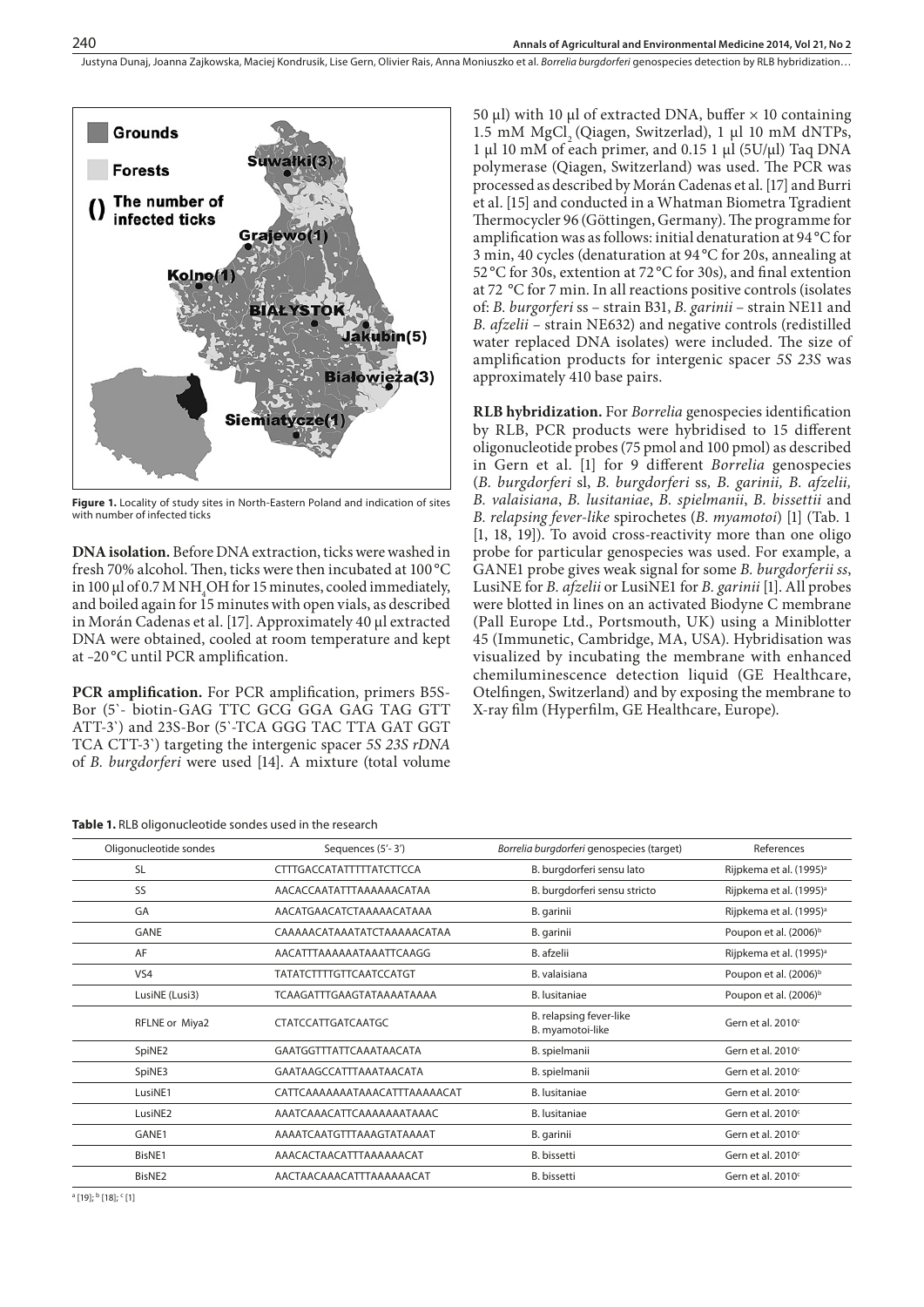Justyna Dunaj, Joanna Zajkowska, Maciej Kondrusik, Lise Gern, Olivier Rais, Anna Moniuszko et al. *Borrelia burgdorferi* genospecies detection by RLB hybridization…

#### **RESULTS**

A total of 205 ticks consisting of 74 nymphs, 91 males and 40 females were screened for *Borrelia* infection (Tab. 2). A total of 14 (6.83%) ticks were infected by *B. burgdorferi* sl using PCR followed by RLB. Among them, only 2 genospecies were identified: *B. garinii* was detected in 4/205 (1.95%) ticks and *B. afzelii* in 10/205 (4.88%) (Tab. 3, Fig. 2). No coinfection was observed. Half of the infections (n=7) were detected in nymphs, 6 were identified as *B. afzelii* and 1 as *B. garinii*, which gives an infection rate for nymphs of 9.45% (7/74). The 7 infections in adults were detected in 4 males and in 3 females, giving and infection rate of 4.39% (4/91) for males and 7.5% (3/40) for females.

Table 2. Detected pathogens samples including site, gender and stage of vector

|                                                           | Detected          |                            | Areas of Podlasie<br>(Sites of tick collection) |                            |                              |                                 |                                 |                |  |  |
|-----------------------------------------------------------|-------------------|----------------------------|-------------------------------------------------|----------------------------|------------------------------|---------------------------------|---------------------------------|----------------|--|--|
| pathogens<br>(gender, stage<br>and agent of<br>infection) |                   | (53°10'N23°30'E<br>Jakubin | (53°24'N 21°56'E)<br>Kolno                      | (53°39'N22°27'E<br>Grajewo | (54°07'N 22°56'E)<br>Suwałki | (52°26'N 22°52'E<br>Siemiatycze | (52°42'N 23°52'E)<br>Białowieża | Total          |  |  |
|                                                           | Total             | 15                         | 15                                              | 14                         | 15                           | $\mathbf 0$                     | 15                              | 74             |  |  |
| aN                                                        | B. afzelii        | 1                          | 1                                               | 1                          | $\overline{2}$               | $\Omega$                        | 1                               | 6              |  |  |
|                                                           | B. garinii        | 1                          | 0                                               | 0                          | $\mathbf 0$                  | 0                               | $\mathbf 0$                     | 1              |  |  |
|                                                           | Total             | 15                         | 15                                              | 16                         | 15                           | 15                              | 15                              | 91             |  |  |
| bМ                                                        | B. afzelii        | $\Omega$                   | $\Omega$                                        | $\Omega$                   | 1                            | 1                               | 1                               | 3              |  |  |
|                                                           | B. garinii        | 1                          | 0                                               | 0                          | $\mathbf 0$                  | $\mathbf 0$                     | $\mathbf 0$                     | 1              |  |  |
|                                                           | Total             | 20                         | 0                                               | 0                          | 0                            | $\mathbf 0$                     | 20                              | 40             |  |  |
| ba F                                                      | <b>B.</b> afzelii | 0                          | 0                                               | 0                          | 0                            | $\mathbf 0$                     | 1                               | $\mathbf{1}$   |  |  |
|                                                           | B. garinii        | $\overline{2}$             | 0                                               | 0                          | 0                            | $\mathbf 0$                     | $\mathbf 0$                     | $\overline{2}$ |  |  |
| Total                                                     |                   | 5 of 50                    | 1 of 30                                         | 1 of 30                    | 3 of 30                      | 1 of 15                         | 3 of 50                         | 14/205         |  |  |

<sup>a</sup> N – Nymph; <sup>b</sup> M – Male; <sup>c</sup> F – Female;



**Figure 2.** X-ray film illustrating RLB results from 40 DNA extraction samples. Oligonucleotides probes used: SL – *B. burgdorferi* sl; SS – *B. burgdorferi* ss; GA, GANE – *B. garinii*; AF – *B. afzelii*; VSNE – *B. valaisiana*; LusiNE – *B. lusitaniae* (+ AF – DNA of *B. afzelii*); RFLNE – B. relapsing fever-like; SpiNE, SpiNE1 – *B. spielmanii*; LusiNE1 (+ GA or GANE – DNA of *B. garinii*); LusiNE2- *B. lusitaniae*; GANE1 – *B. garinii* (+ SS – B*. burdgorferi* ss); BisNE, BisNE1 – *B. bissettii*.

+ – positive control; **-** – negative control; sample 2 (SL, GA, GANE1) – *B. garinii*; sample 30 (SL, GANE1) – *B. garinii*; sample 37 (SL, GA, GANE1) – *B. garinii*; sample 40 (SL, AF) – *B. afzelii*; samples 1–20: DNA extractions from females; samples 21–35: DNA extractions from males; samples 36-41: DNA extractions from nymphs **Table 3.** *B. burgdorferi* sl infection in *I. ricinus* ticks

| Gender    | No. of<br>ticks | No. of<br>infected<br>ticks | No. of infected ticks with genospecies<br>differentiation |               |               |          |          |          |          |          |          |
|-----------|-----------------|-----------------------------|-----------------------------------------------------------|---------------|---------------|----------|----------|----------|----------|----------|----------|
| and stage |                 |                             | 1                                                         | $\mathcal{D}$ | २             | 4        | 5        | 6        | 7        | 8        | 9        |
| Nymph     | 74              |                             | 7                                                         | 6             | 1             | $\Omega$ | $\Omega$ | $\Omega$ | $\Omega$ | $\Omega$ | $\Omega$ |
| Male      | 91              | 4                           | $\overline{a}$                                            | २             | 1             | $\Omega$ | $\Omega$ | $\Omega$ | $\Omega$ | $\Omega$ | $\Omega$ |
| Female    | 40              | 3                           | २                                                         |               | $\mathcal{D}$ | $\Omega$ | $\Omega$ | $\Omega$ | $\Omega$ | $\Omega$ | $\Omega$ |
| Total     | 205             | 14                          | 14                                                        | 10            | 4             | $\Omega$ | $\Omega$ | $\Omega$ | $\Omega$ | $\Omega$ | $\Omega$ |

1. *B. burgdorferi* sl, 2. *B. afzelii*, 3. *B. garinii*, 4. *B. burgdorferi ss*, 5. *B. valaisiana*, 6. *B.lusitaniae*, 7. *B. spielmanii*, 8. *B. bissettii*, 9. *B. relapsing fever-like (B. myamotoi-like)*

At 3 of the 6 sites in north-eastern Poland (Jakubin, Suwałki, Białowieża) the number of infected ticks was higher than at the other 3 (Fig. 1). The highest infection rate (5/14, 35.7%) was observed at Jakubin. All *B. garinii* (4/4, 100%) infections were detected in this area and observed in 1 nymph, 1 male and 2 females.

#### **DISCUSSION**

Lyme borreliosis is one of the most commonnly diagnosed infectious diseases transmitted to humans by ticks in Poland [24]. In 2010, the incidence of this disease was 9,159 cases, according to the Polish National Institute of Public Health [25]. During the last 13 years, a dramatically increasing tendency has been observed. Determination of the number of infected ticks in particular regions of the country provides important information about Lyme borreliosis epidemiology and risk areas. The use of the PCR and RLB techniques gives the possibility to detect and differentiate diverse genotypes belonging to the *B. burgdorferi* sl complex. Moreover, it is supposed that RLB will significantly facilitate epidemiological studies on tick-borne diseases by simultaneous detection of different types of tick-borne pathogens, such as other bacteria, e.g. *Anaplasma phagocytophilum*, or protozoa of the *Babesia* and *Theileria* species, simultanteously in one common reaction [26, 27]. Additionally, using species-specific oligonucleotide probes covalently linked to the membrane allows multiple uses of the same membrane, up to 15 times. It has not only clinical and epidemiological significance, but also an economic one.

The RLB technique combining hybridization with standard PCR increases the sensitivity of the method 1,000 fold in conventional amplification [28]. In PCR, highly conservative regions of 4 *B. burgdorferi* genes: outer surface protein A (*OspA* gene) [28], *fla* gene [30, 31] *16S rRNA* [20, 32] gene and used in this project, the intergenic spacer *5S 23S rDNA* [1, 19, 33], have been targeted. Another advantage of RLB hybridization in comparison with other molecular biology technique is that it is a more friendly method for the users. Chemiluminescence instead of radioactivity detection is safer and gives easy to read and store results.

In the presented study, a 6.83% prevalence of *B. burgdorferi*  was observed in ticks collected in north-eastern Poland, and only 2 genospecies, *B. afzelii* and *B. garinii,* were identified. Similar results were obtained by Cisak et al. [10]. They reported that 11.6% of *I. ricinus* ticks (n=406) from the Roztocze National Park in South-Eastern Poland were infected by *B. burgdorferi* sl with 2 genospecies. The most frequent genospecies was *B. burgdorferi* ss (26/47, 55.3%) followed by *B. afzelii* (n=18, 38.3%). In 2 cases (4.3%), the genospecies was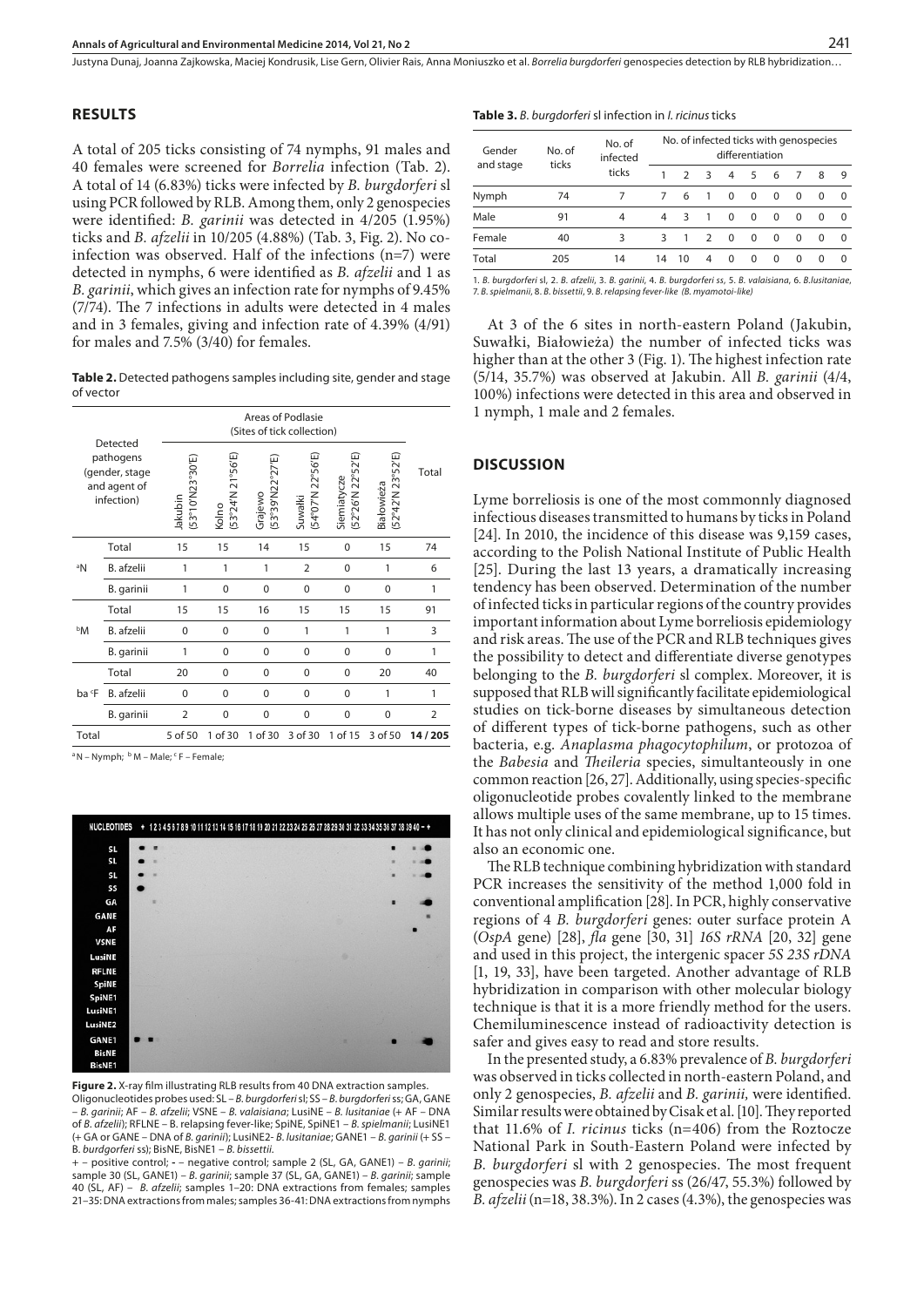unidentified and 1 (2.1%) mixed infection with *B. burgdorferi ss* and *B. afzelii* was reported. Stańczak et al. [11] observed 13.8% (162/1172) infection prevalence of *B. burgdorferi* sl in *I. ricinus* ticks collected in forests from different Polish regions during a 3-year study (1996–1998). For genospecies identification, 153 positive tick samples were investigated by nested PCR using three species-specific primers. Single infections were in 54.2% cases (83/153), consisting in *B. afzelii*  that was identified in 38/153 samples (24.9%), followed by *B. burgdorferi* ss in 23/153 (15%) and *B. garinii* in 22/153 (14.4%). In a group of 121 adult ticks, double infections with *B. burgdorferi* ss and *B. afzelii* were detected in 17 samples (14%), followed by both *B. burgdorferi* ss/*B. garinii* and *B. garinii/B. afzelii* co-infections observed in 11 cases (9.1%). Triple infections were observed twice (1.6%). In 2006, Strzelczyk et al. using a *fla* gene sequence as a target in PCR [31] reported an infection rate of 16.5% (14/85) among ticks from recreational areas of Silesia in South-Western Poland (11 mono-infections, 2 double infections and one undetermined infection). Three *Borrelia* species were detected with similar frequency: *B. burgdorferi* ss (n=6), *B. garinii* (n=5) and *B. afzelii* (n=4). The *B. burgdorferi* genospecies diversity depends on geographical distribution in Europe and on particular areas of country. In Eastern Europe, *B. afzelii*  infections are observed more often than in Western part of the continent and in Scandinavian countries where *B. garinii*  prevails [42]. Dominating in North America *B. burgdorferi*  ss is rarely detected in Eurasia.

In the presented study, the dominant genospecies was *B. afzelii*, followed by *B. garinii.* Similar results were reported by Paulauskas et al. [34] in different regions of Lithuania by RLB – *B. afzelii* was identified in 73% (n=143) cases, whereas *B. garinni* in 10% (n=19) cases and *B. burgdorferi ss* only in 7% (n=14) of cases. *B. afzelii* dominant was defined by Stańczak et al. [11] in different regions of Poland, Derdáková et al. [33] in the southern part of the Czech Republic and Quessada et al. [35] in France (Lyon region). Other authors in Europe showed a dominance of *B. garinii,* for example, Missone et al. [21] in Belgium, Rijpkema et al. [19] in the Netherlands, as well as Escudero et al. [36] in Spain and Jouda et al. [37, 38] in Switzerland.

**S**cientists frequently emphasize the significant meaning of animal reservoirs in *B. burgdorferi* genospecies diversity and localization in the environment. Distinct *Borrelia*  compatibility to vertebrate organism is caused by CRASPs proteins (Complement Regulator-Acquiring Surface Proteins) that deactivate the complement of the specific host species, and consequently, influence bacteria spreading out in the particular environment [39]. For example, in research by Kurtenbach et al. [40], small rodents were infected in 19% with *B. garinii*, but no transmission of this bacteria to ticks in the same area was observed (only about 1.3% of the xenodiagnostic ticks were infected with *B. garinii*). In comparison, ticks collected from the same area, derived from pheasants, were infected with *B. garinii* and *B. valaisiana* in more than 50% of cases. According to the review of Piesman and Gern [1, 41], small rodents are responsible for *B. afzelii* spreading and birds are regarded as main reservoirs for *B. garinii*.

Research on *B. burgdorferi* DNA detection among ticks collected from 6 different areas of North-Eastern Poland by using RLB method draw out some epidemiological important conclusions. Nymphs were more frequently infected (9.45%,

7/74) than adults (5.34%, 7/131). It is important to mention that contact with this immature stage of the vector might remain unnoticed by humans because of its small size. Distinct higher frequency of *B. burgdorferi* genospecies detection in eastern part of the studied region (Jakubin, Białowieża, Suwałki) indicated a higher prevalence of tick infections in areas of big forest complexes and primeval forests. According to the presented results, it appears that *B. afzelii* (10/14, 71.43%) dominates in the studied areas of North-Eastern Poland. All *B. garinii* infections (4/4, 100%) were detected among ticks collected at one site only – Jakubin. It might probably be connected with animal reservoir in this area.

## **CONCLUSIONS**

To sum up, RLB used in genospecies-identification of different tick-borne pathogens, allowed identification of *B. afzelii* and *B. garinii* domination in ticks collected at various sites in North-Eastern Poland. Green, eastern, recreational regions with big forest complexes, such as: Białowieża, Suwałki and Jakubin, because of higher number of infected ticks seems to be potentially more dangerous for people. The most frequently infected stage of the tick were, usually hard to noticed, nymphs.

RLB is a safe, highly sensitive molecular-biology method that might be useful in genospecies differentiation of *Borrelia burgdorferi* and other tick-borne pathogens.

### **Acknowledgements**

The study was partially financed by a grant from the European Social Fund and Polish National Budget within project 'Wyższa jakość kształcenia kluczem do rozwoju Uniwersytetu Medycznego w Białymstoku' (Grant No. UDA-POKL.04.01.01-00-043/09-00).

Justyna Dunaj is a scholarship-holder of the project: 'Study, research, commercialize – UMB doctoral candidate support programme', under project 8.2.1 Operational Programme Human Capital, co-financed by European Union from the European Social Fund.

## **REFERENCES**

- 1. Gern L, Douet V, López Z, Rais O, et al. Diversity of *Borrelia* genospecies in *Ixodes ricinus* ticks in a Lyme borreliosis endemic area in Switzerland identified by using new probes for reverse line blotting. Ticks Tick Borne Dis. 2010; 1: 23–29.
- 2. Hanincova K, Taragelova V, Koci J, Schäfer SM, Hails R, Ullmann AJ, Piesman J, Labuda M, Kurtenbach K. Association of *B. garinii* and *B. valaisiana* with songbirds in Slovakia. Appl Environ Microbiol. 2003; 69: 2825–2830.
- 3. Hulínská D, Votýpka J, Kríz B, Holínková N, Nováková J, Hulínský V. Phenotypic and genotypic analysis of *Borrelia spp*. isolated from *Ixodes ricinus* ticks by using electrophoretic chips and real-time polymerase chain reaction. Folia Microbiol. 2007; 52: 315–324.
- 4. Richter D, Postic D, Sertour N, Livey I, Matushka FR, Baranton G. Delineation of *Borrelia burgdorferi sensu lato* species by multilocus sequence analysis and confirmation of the delineation of *Borrelia spielmanii* sp. nov*.* Int J Syst Evol Microbiol. 2006; 56: 837–881.
- 5. Fraenkel CJ, Garpmo U, Berglund J. Determination of novel *Borrelia* genospecies in Swedish *Ixodes ricinus* ticks. J Clin Microbiol 2002; 40: 3308–3312.
- 6. Richter D, Schlee DB, Allgöwer R, Matuschka FR. Relationship of a novel Lyme disease spirochete *Borrelia spielmani* sp. nov. with its hosts in Central Europe. Appl Environ Microbiol. 2004; 70: 6414–6419.